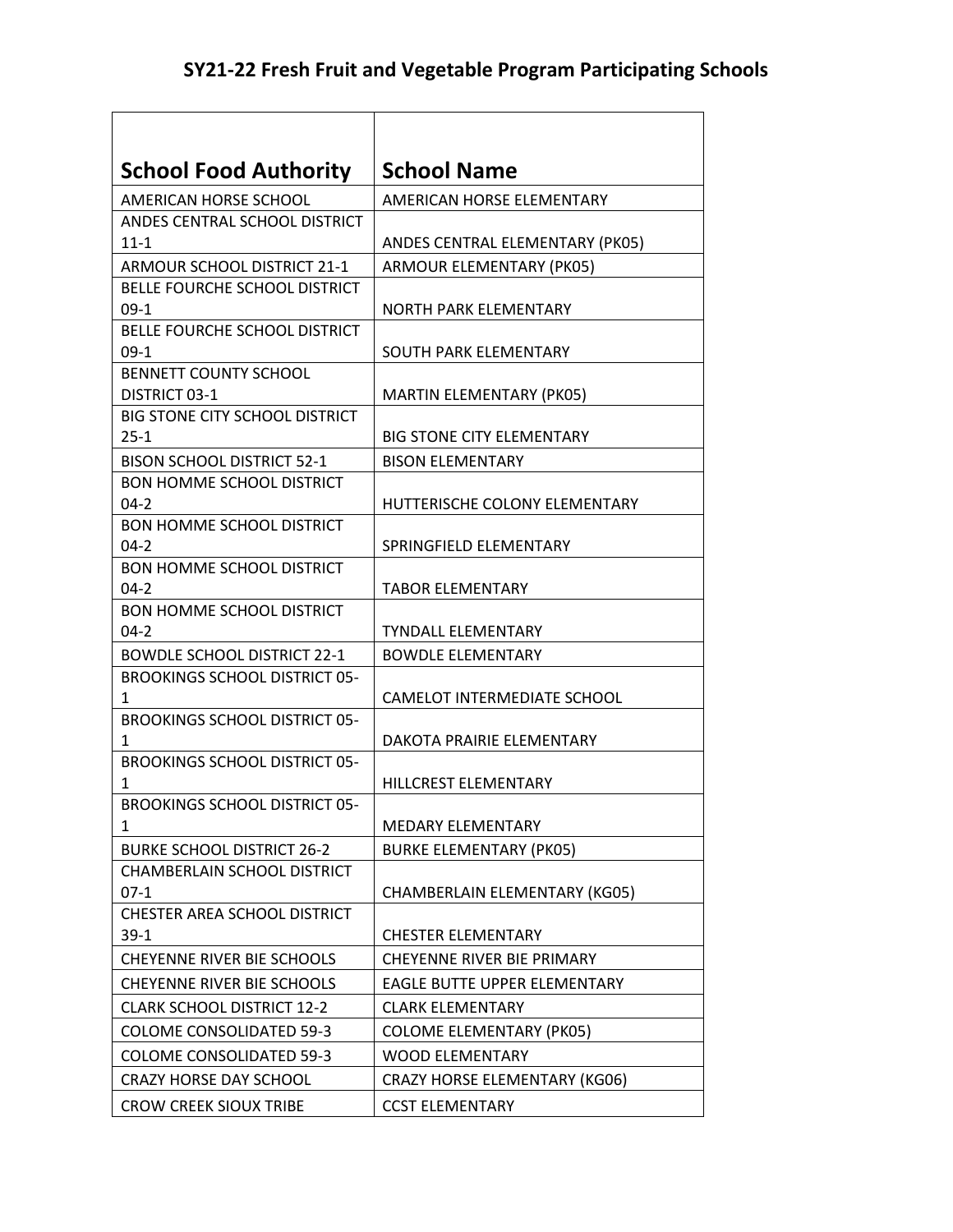| <b>CUSTER SCHOOL DISTRICT 16-1</b>      | <b>CUSTER ELEMENTARY (KG06)</b>   |
|-----------------------------------------|-----------------------------------|
| <b>CUSTER SCHOOL DISTRICT 16-1</b>      | HERMOSA ELEMENTARY (KG08)         |
| DE SMET SCHOOL DISTRICT 38-2            | LAURA INGALLS WILDER ELEMENTARY   |
| <b>DUPREE SCHOOL DISTRICT 64-2</b>      | <b>DUPREE ELEMENTARY</b>          |
| <b>EDGEMONT SCHOOL DISTRICT 23-</b>     |                                   |
| 1                                       | <b>EDGEMONT ELEM</b>              |
| <b>EDMUNDS CENTRAL SCHOOL</b>           |                                   |
| <b>DISTRICT 22-5</b>                    | EDMUNDS CENTRAL ELEMENTARY (PK05) |
| <b>ENEMY SWIM DAY SCHOOL</b>            | <b>ENEMY SWIM DAY SCHOOL</b>      |
| EUREKA SCHOOL DISTRICT 44-1             | <b>EUREKA ELEMENTARY (PK06)</b>   |
| FLANDREAU SCHOOL DISTRICT 50-<br>3      | FLANDREAU ELEMENTARY (KG04)       |
| <b>FREDERICK AREA SCHOOL</b>            |                                   |
| DISTRICT 06-2                           | <b>FREDERICK ELEMENTARY</b>       |
| <b>FREEMAN ACADEMY</b>                  | FREEMAN ACADEMY ELEMENTARY (PK08) |
| <b>GAYVILLE-VOLIN SCHOOL DISTRICT</b>   |                                   |
| 63-1                                    | GAYVILLE-VOLIN ELEMENTARY (PK05)  |
| <b>GETTYSBURG SCHOOL DISTRICT</b>       |                                   |
| $53 - 1$                                | GETTYSBURG ELEMENTARY (KG05)      |
| <b>GREGORY SCHOOL DISTRICT 26-4</b>     | <b>GREGORY ELEMENTARY (PK05)</b>  |
| HAMLIN SCHOOL DISTRICT 28-3             | HAMLIN ELEMENTARY                 |
| HOT SPRINGS SCHOOL DISTRICT             |                                   |
| $23 - 2$                                | HOT SPRINGS ELEMENTARY            |
| <b>HOVEN SCHOOL DISTRICT 53-2</b>       | <b>HOVEN ELEMENTARY</b>           |
| HURON SCHOOL DISTRICT 02-2              | <b>BUCHANAN K-1 CENTER</b>        |
| HURON SCHOOL DISTRICT 02-2              | <b>HOLY TRINITY SCHOOL (KG05)</b> |
| HURON SCHOOL DISTRICT 02-2              | <b>MADISON 2-3 CENTER</b>         |
| HURON SCHOOL DISTRICT 02-2              | <b>WASHINGTON 4-5 CENTER</b>      |
| <b>IRENE-WAKONDA SCHOOL</b>             |                                   |
| <b>DISTRICT 13-3</b>                    | <b>IRENE-WAKONDA ELEMENTARY</b>   |
| <b>IROQUOIS SCHOOL DISTRICT 02-3</b>    | <b>IROQUOIS ELEMENTARY</b>        |
| ISNA WICA OWAYAWA                       | ISNA WICA OWAYAWA                 |
| KADOKA AREA SCHOOL DISTRICT             |                                   |
| $35 - 2$<br>KADOKA AREA SCHOOL DISTRICT | <b>INTERIOR ELEMENTARY</b>        |
| $35 - 2$                                | KADOKA ELEMENTARY                 |
| KADOKA AREA SCHOOL DISTRICT             |                                   |
| $35 - 2$                                | MIDLAND ELEMENTARY                |
| KIMBALL SCHOOL DISTRICT 07-2            | KIMBALL ELEMENTARY                |
| LAKE PRESTON SCHOOL DISTRICT            |                                   |
| $38-3$                                  | LAKE PRESTON ELEMENTARY (PK05)    |
| LANGFORD AREA SCHOOL                    |                                   |
| <b>DISTRICT 45-5</b>                    | LANGFORD AREA ELEMENTARY          |
| LEAD-DEADWOOD SCHOOL                    |                                   |
| DISTRICT 40-1                           | LEAD-DEADWOOD ELEMENTARY          |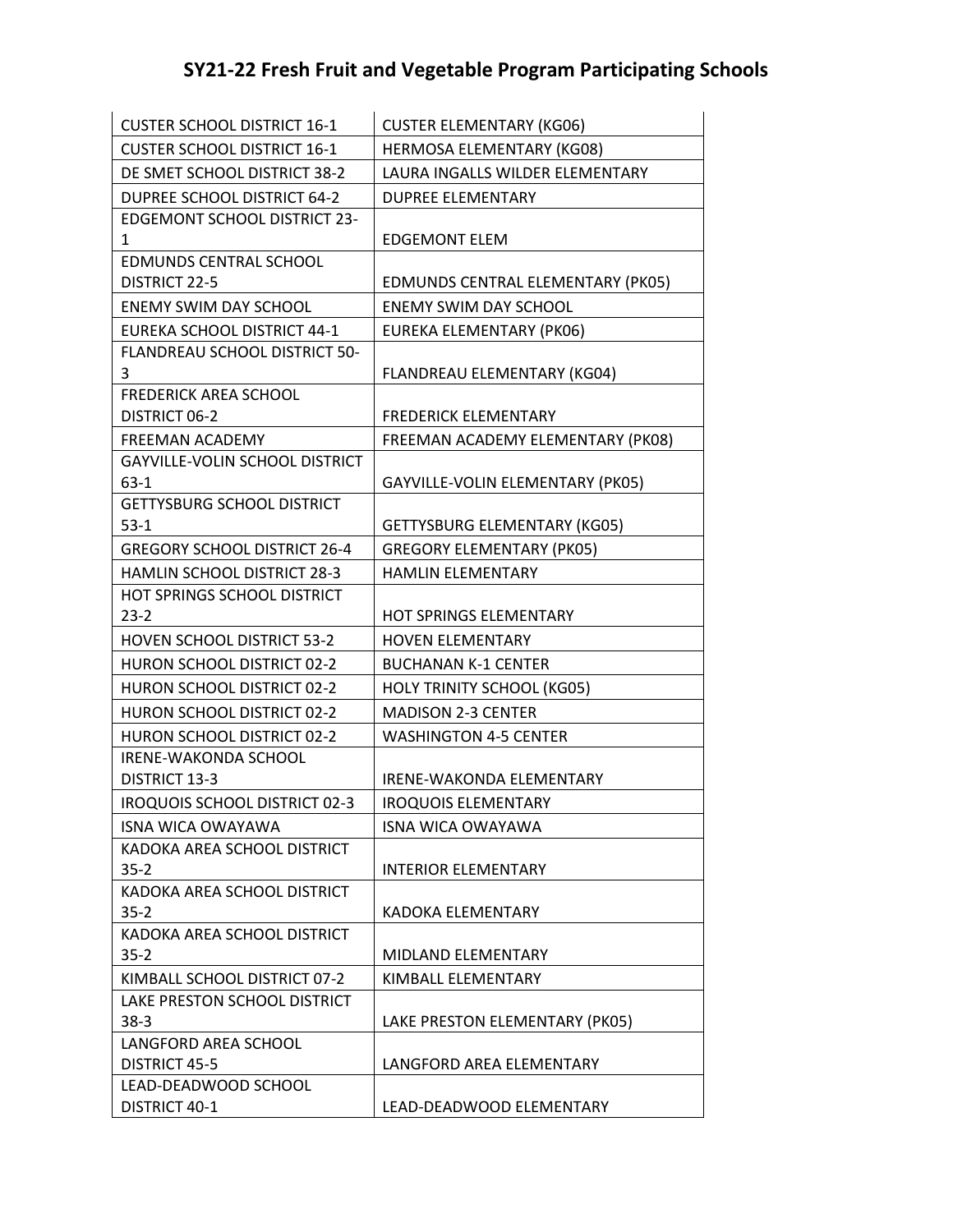| LEMMON SCHOOL DISTRICT 52-4                  | LEMMON ELEMENTARY (KG06)                |
|----------------------------------------------|-----------------------------------------|
| <b>LEOLA SCHOOL DISTRICT 44-2</b>            | LEOLA ELEMENTARY (PK05)                 |
| LITTLE EAGLE SCHOOL DISTRICT                 | LITTLE EAGLE GRANT SCHOOL               |
| LITTLE WOUND SCHOOL SYSTEM                   | LITTLE WOUND ELEMENTARY (KG05)          |
| LOWER BRULE SIOUX TRIBE                      | LOWER BRULE ELEMENTARY (KG05)           |
| LYMAN SCHOOL DISTRICT 42-1                   | KENNEBEC ELEMENTARY (PK05)              |
| <b>MARION SCHOOL DISTRICT 60-3</b>           | <b>MARION ELEMENTARY</b>                |
| <b>MARTY INDIAN SCHOOL</b>                   | <b>MARTY ELEMENTARY</b>                 |
| <b>MCINTOSH SCHOOL DISTRICT 15-1</b>         | MCINTOSH ELEMENTARY                     |
| MCLAUGHLIN SCHOOL DISTRICT                   |                                         |
| $15 - 2$                                     | <b>MCLAUGHLIN ELEMENTARY</b>            |
| <b>MEADE SCHOOL DISTRICT 46-1</b>            | PIEDMONT VALLEY ELEM                    |
| <b>MEADE SCHOOL DISTRICT 46-1</b>            | STURGIS ELEMENTARY (KG04)               |
| MEADE SCHOOL DISTRICT 46-1                   | WHITEWOOD ELEMENTARY (PK06)             |
| MILBANK SCHOOL DISTRICT 25-4                 | MILBANK ELEMENTARY (PK05)               |
| MITCHELL SCHOOL DISTRICT 17-2                | <b>GERTIE BELLE ROGERS ELEMENTARY</b>   |
| MITCHELL SCHOOL DISTRICT 17-2                | L B WILLIAMS ELEMENTARY                 |
| MITCHELL SCHOOL DISTRICT 17-2                | LONGFELLOW ELEMENTARY                   |
| MOBRIDGE-POLLOCK SCHOOL                      |                                         |
| DISTRICT 62-6                                | FREEMAN DAVIS ELEMENTARY                |
| MOBRIDGE-POLLOCK SCHOOL<br>DISTRICT 62-6     | <b>MOBRIDGE UPPER ELEMENTARY</b>        |
| NEWELL SCHOOL DISTRICT 09-2                  | <b>NEWELL ELEM</b>                      |
| OELRICHS SCHOOL DISTRICT 23-3                | <b>OELRICHS ELEMENTARY</b>              |
| OGLALA LAKOTA COUNTY SCHOOL                  |                                         |
| DISTRICT 65-1                                | <b>BATESLAND SCHOOL</b>                 |
| OGLALA LAKOTA COUNTY SCHOOL<br>DISTRICT 65-1 |                                         |
| OGLALA LAKOTA COUNTY SCHOOL                  | <b>RED SHIRT SCHOOL</b>                 |
| DISTRICT 65-1                                | ROCKYFORD SCHOOL                        |
| OGLALA LAKOTA COUNTY SCHOOL                  |                                         |
| DISTRICT 65-1                                | WOLF CREEK SCHOOL                       |
| OLDHAM-RAMONA SCHOOL                         |                                         |
| DISTRICT 39-5                                | OLDHAM-RAMONA ELEMENTARY                |
| PINE RIDGE SCHOOL                            | PINE RIDGE ELEMENTARY (KG05)            |
| PORCUPINE CONTRACT SCHOOL                    | PORCUPINE ELEMENTARY                    |
| RAPID CITY AREA SCHOOL                       |                                         |
| DISTRICT 51-4                                |                                         |
|                                              | <b>BLACK HAWK ELEMENTARY (KG05)</b>     |
| RAPID CITY AREA SCHOOL                       |                                         |
| DISTRICT 51-4<br>RAPID CITY AREA SCHOOL      | CANYON LAKE ELEMENTARY (PK05)           |
| DISTRICT 51-4                                | <b>GENERAL BEADLE ELEMENTARY (PK05)</b> |
| RAPID CITY AREA SCHOOL                       |                                         |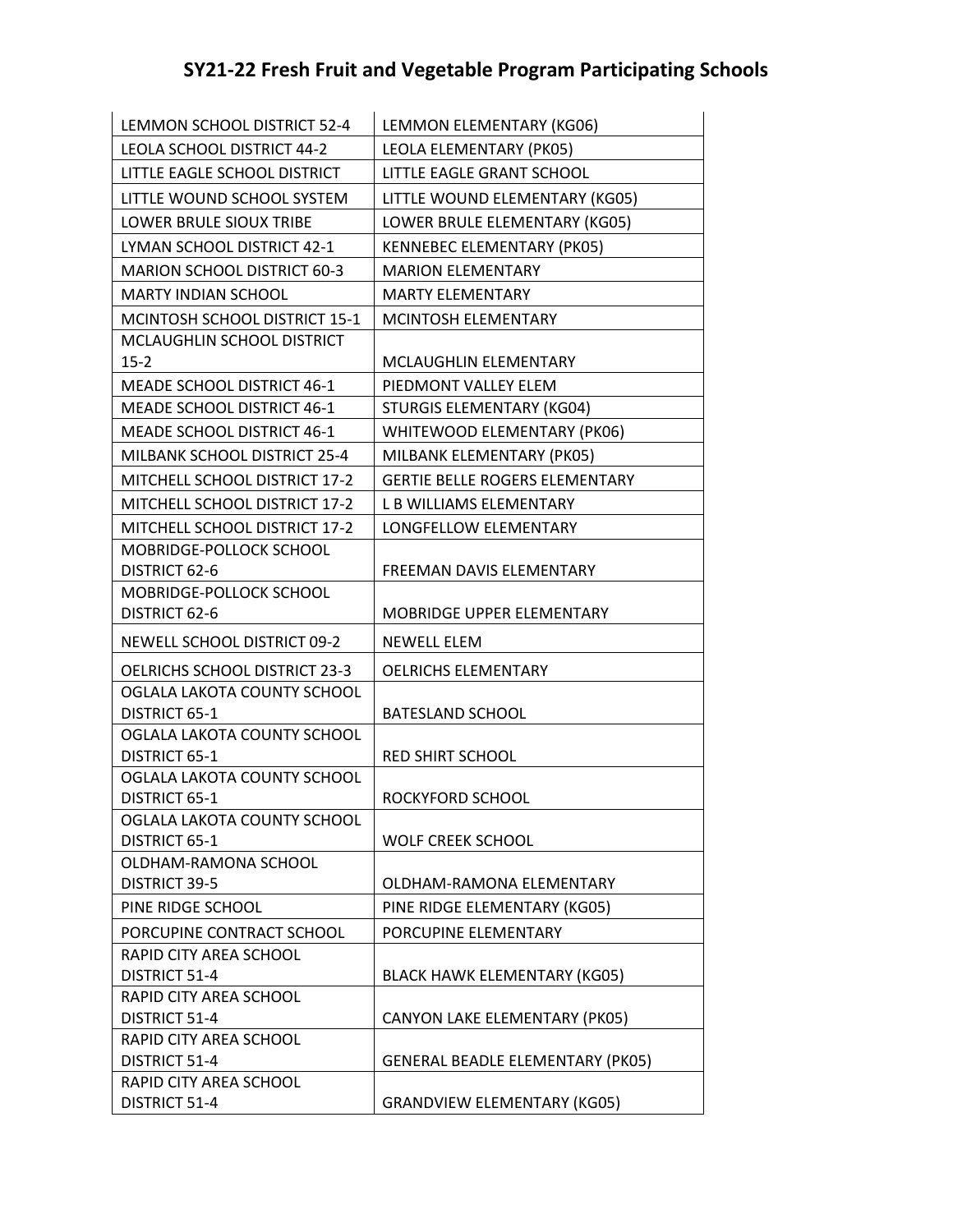| RAPID CITY AREA SCHOOL          |                                     |
|---------------------------------|-------------------------------------|
| DISTRICT 51-4                   | HORACE MANN ELEMENTARY (KG05)       |
| RAPID CITY AREA SCHOOL          |                                     |
| DISTRICT 51-4                   | KNOLLWOOD HEIGHTS ELEMENTARY (KG05) |
| RAPID CITY AREA SCHOOL          |                                     |
| DISTRICT 51-4                   | RAPID VALLEY ELEMENTARY (PK05)      |
| RAPID CITY AREA SCHOOL          |                                     |
| DISTRICT 51-4                   | ROBBINSDALE ELEMENTARY (PK05)       |
| RAPID CITY AREA SCHOOL          |                                     |
| <b>DISTRICT 51-4</b>            | SOUTH CANYON ELEMENTARY (KG05)      |
| RAPID CITY AREA SCHOOL          |                                     |
| <b>DISTRICT 51-4</b>            | VALLEY VIEW ELEMENTARY (KG05)       |
| RAPID CITY AREA SCHOOL          |                                     |
| DISTRICT 51-4                   | WOODROW WILSON ELEMENTARY (KG05)    |
| RED CLOUD INDIAN SCHOOL         | OUR LADY OF LOURDES ELEMENTARY      |
| RED CLOUD INDIAN SCHOOL         | <b>RED CLOUD ELEMENTARY</b>         |
| REDFIELD SCHOOL DISTRICT 56-4   | REDFIELD ELEMENTARY (PK05)          |
| SANBORN CENTRAL SCHOOL          |                                     |
| <b>DISTRICT 55-5</b>            | SANBORN CENTRAL ELEMENTARY          |
| SCOTLAND SCHOOL DISTRICT 04-3   | <b>SCOTLAND ELEMENTARY</b>          |
| SIOUX FALLS SCHOOL DISTRICT 49- |                                     |
| 5                               | ANNE SULLIVAN ELEMENTARY            |
| SIOUX FALLS SCHOOL DISTRICT 49- |                                     |
| 5                               | <b>BRIDGES AT HORACE MANN</b>       |
| SIOUX FALLS SCHOOL DISTRICT 49- |                                     |
| 5                               | <b>CLEVELAND ELEMENTARY</b>         |
| SIOUX FALLS SCHOOL DISTRICT 49- |                                     |
| 5                               | ELEMENTARY IMMERSION CENTER (KG05)  |
| SIOUX FALLS SCHOOL DISTRICT 49- |                                     |
| 5                               | <b>EUGENE FIELD ELEMENTARY</b>      |
| SIOUX FALLS SCHOOL DISTRICT 49- |                                     |
| 5                               | <b>GARFIELD ELEMENTARY</b>          |
| SIOUX FALLS SCHOOL DISTRICT 49- |                                     |
| 5                               | HARVEY DUNN ELEMENTARY              |
| SIOUX FALLS SCHOOL DISTRICT 49- |                                     |
| 5                               | <b>HAWTHORNE ELEMENTARY</b>         |
| SIOUX FALLS SCHOOL DISTRICT 49- |                                     |
| 5                               | <b>HAYWARD ELEMENTARY</b>           |
| SIOUX FALLS SCHOOL DISTRICT 49- |                                     |
| 5                               | LAURA B ANDERSON ELEMENTARY         |
| SIOUX FALLS SCHOOL DISTRICT 49- |                                     |
| 5                               | LAURA WILDER ELEMENTARY             |
| SIOUX FALLS SCHOOL DISTRICT 49- |                                     |
| 5.                              | LOWELL ELEMENTARY                   |
| SIOUX FALLS SCHOOL DISTRICT 49- |                                     |
| 5                               | OSCAR HOWE ELEMENTARY               |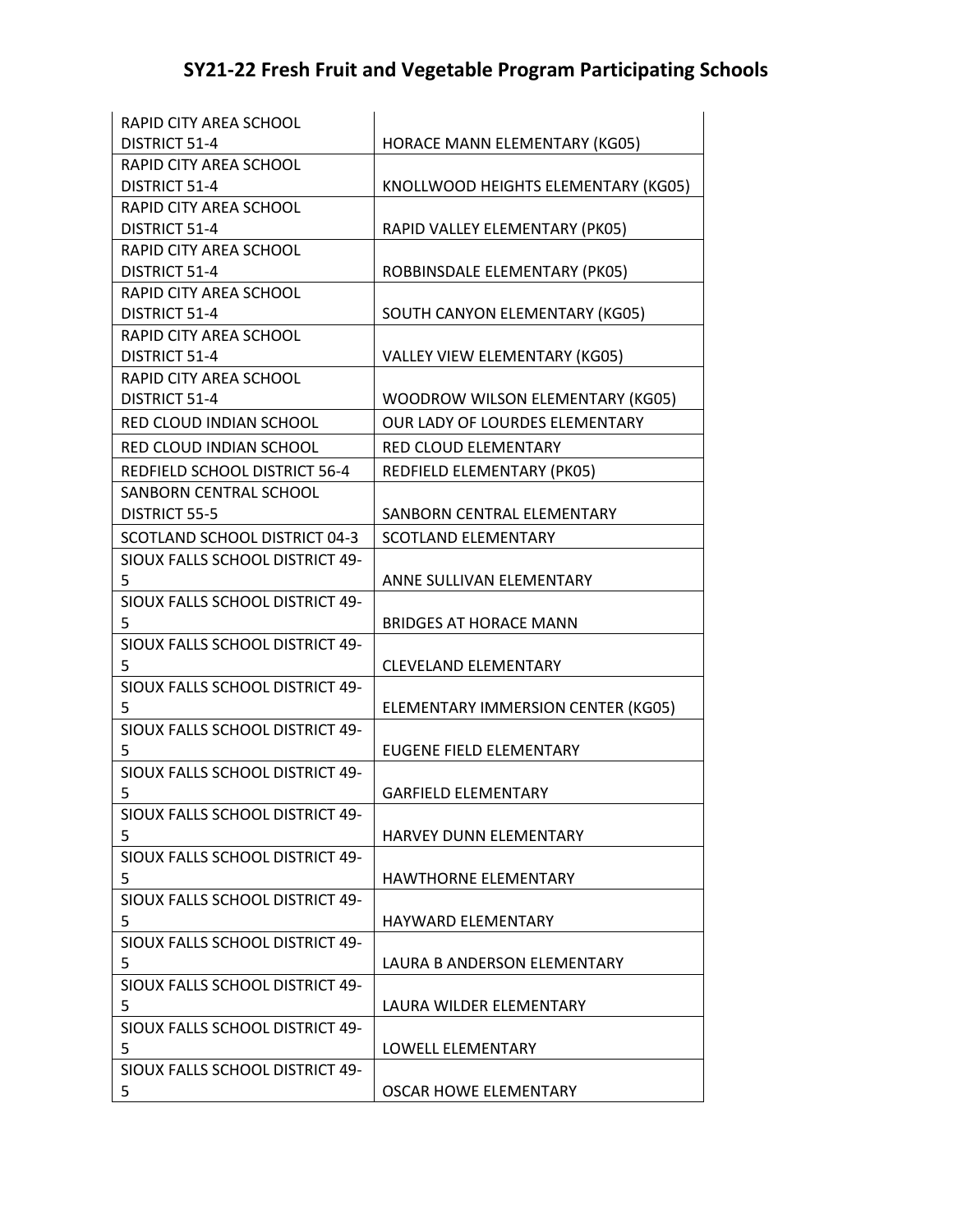| SIOUX FALLS SCHOOL DISTRICT 49-       |                                            |
|---------------------------------------|--------------------------------------------|
| 5                                     | RENBERG ELEMENTARY                         |
| SIOUX FALLS SCHOOL DISTRICT 49-       |                                            |
| 5                                     | ROBERT FROST ELEMENTARY (PK05)             |
| SIOUX FALLS SCHOOL DISTRICT 49-       |                                            |
| 5                                     | ROSA PARKS ELEMENTARY                      |
| SIOUX FALLS SCHOOL DISTRICT 49-<br>5  | <b>SUSAN B ANTHONY ELEMENTARY</b>          |
| SIOUX FALLS SCHOOL DISTRICT 49-       |                                            |
| 5                                     | <b>TERRY REDLIN ELEMENTARY</b>             |
| SISSETON SCHOOL DISTRICT 54-2         | <b>WESTSIDE ELEMENTARY (PK04)</b>          |
| SMEE SCHOOL DISTRICT 15-3             | <b>WAKPALA ELEMENTARY</b>                  |
| SOUTH CENTRAL SCHOOL DISTRICT         |                                            |
| $26 - 5$                              | SOUTH CENTRAL ELEMENTARY                   |
| ST FRANCIS INDIAN SCHOOL              | ST FRANCIS ELEMENTARY (KG06)               |
| <b>SUMMIT SCHOOL DISTRICT 54-6</b>    | <b>SUMMIT ELEMENTARY</b>                   |
| <b>TAKINI SCHOOL</b>                  | <b>TAKINI ELEMENTARY</b>                   |
| TIMBER LAKE SCHOOL DISTRICT           |                                            |
| $20-3$                                | TIMBER LAKE ELEMENTARY                     |
| TIOSPA ZINA TRIBAL SCHOOL             | TIOSPA ZINA ELEMENTARY                     |
| <b>TIOSPAYE TOPA</b>                  | <b>TIOSPAYE TOPA ELEMENTARY</b>            |
| TRIPP-DELMONT SCHOOL DISTRICT         |                                            |
| $33 - 5$                              | <b>TRIPP ELEMENTARY</b>                    |
| <b>WAGNER COMMUNITY SCHOOL</b>        |                                            |
| <b>DISTRICT 11-4</b>                  | EARLY LEARNING CENTER (PK)                 |
| <b>WAGNER COMMUNITY SCHOOL</b>        |                                            |
| DISTRICT 11-4                         | <b>WAGNER ELEMENTARY (KG04)</b>            |
| WALL SCHOOL DISTRICT 51-5             | <b>WALL ELEMENTARY</b>                     |
| <b>WAUBAY SCHOOL DISTRICT 18-3</b>    | <b>WAUBAY ELEMENTARY</b>                   |
| WESSINGTON SPRINGS SCHOOL             |                                            |
| <b>DISTRICT 36-2</b>                  | <b>WESSINGTON SPRINGS ELEMENTARY</b>       |
| WHITE LAKE SCHOOL DISTRICT 01-        |                                            |
| 3                                     | WHITE LAKE ELEMENTARY (PK05)               |
| WHITE RIVER SCHOOL DISTRICT<br>$47-1$ | <b>NORRIS ELEMENTARY</b>                   |
| WHITE RIVER SCHOOL DISTRICT           |                                            |
| $47-1$                                | WHITE RIVER ELEMENTARY                     |
| WILLOW LAKE SCHOOL DISTRICT           |                                            |
| $12 - 3$                              | <b>WILLOW LAKE ELEMENTARY</b>              |
| <b>WILMOT SCHOOL DISTRICT 54-7</b>    | WILMOT ELEMENTARY (PK05)                   |
| WINNER SCHOOL DISTRICT 59-2           | <b>WINNER ELEMENTARY</b>                   |
| WOLSEY-WESSINGTON SCHOOL              |                                            |
| <b>DISTRICT 2-6</b>                   | <b>WOLSEY WESSINGTON ELEMENTARY (PK05)</b> |
| WOONSOCKET SCHOOL DISTRICT            |                                            |
| $55 - 4$                              | <b>WOONSOCKET ELEMENTARY</b>               |